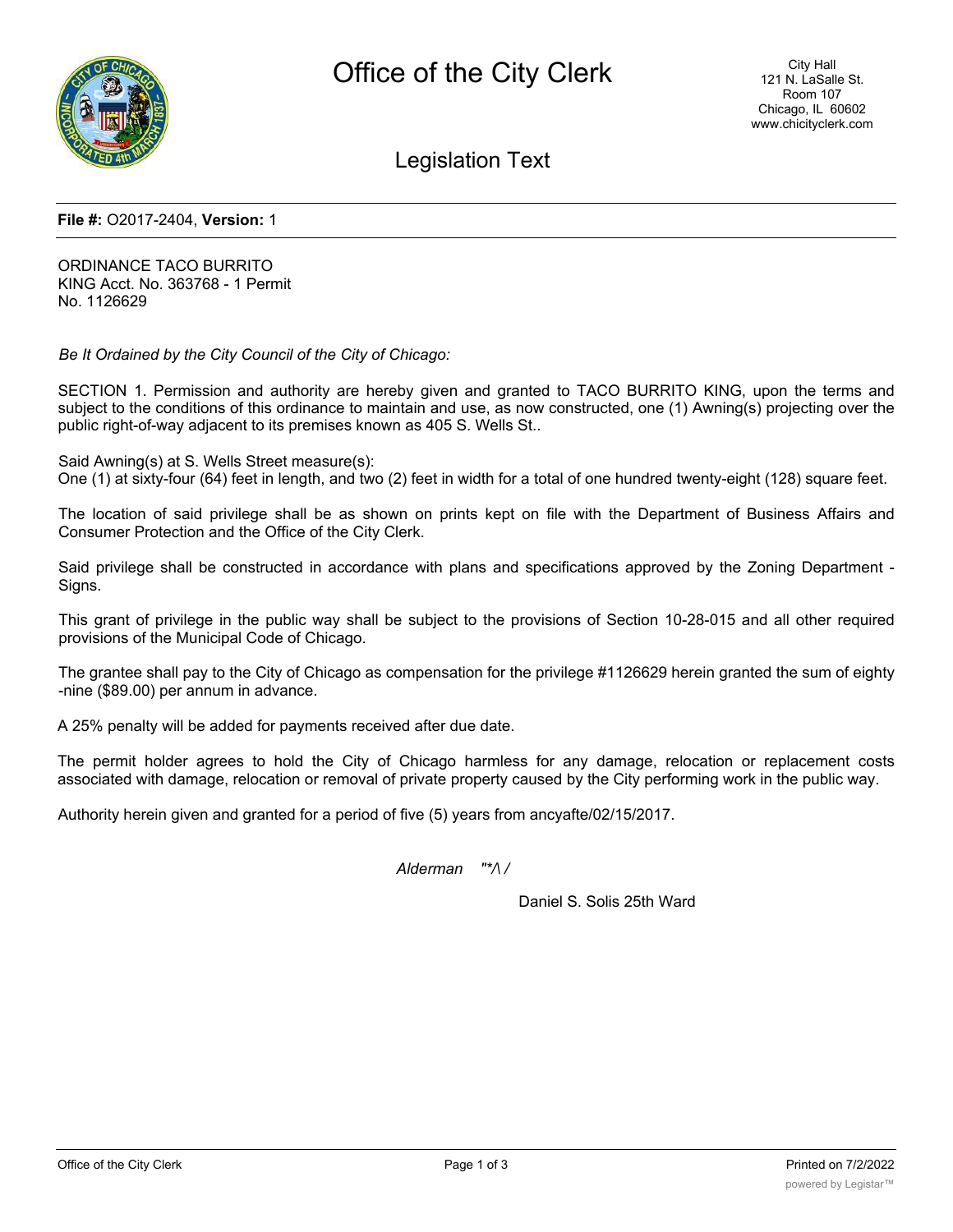

# **03/29/2017**

## **Alderman Daniel S. Solis**

Ward # 25 City of Chicago City Hall, Room 304 121 North LaSalle Street Chicago, Illinois 60602

# **Re: An ordinance to use and maintain a portion of the public right-of-way for one (1) awning(s) for TACO BURRITO KING, adjacent to the premises known as 405 S. Wells St..**

# **Dear Alderman Daniel S. Solis:**

The applicant referenced above has requested the use of the public right-of-way for a awning(s). An ordinance has been prepared by the Department of Business Affairs and Consumer Protection - Small Business Center -Public Way Use Unit for presentation to the City Council: Because this request was made for properties located in your ward, as approved by you as per the attached, I respectfully request that you introduce the attached ordinance at the next City Council meeting.

If you have any questions regarding this ordinance, please contact Anthony Bertuca at (312) 744-5506.